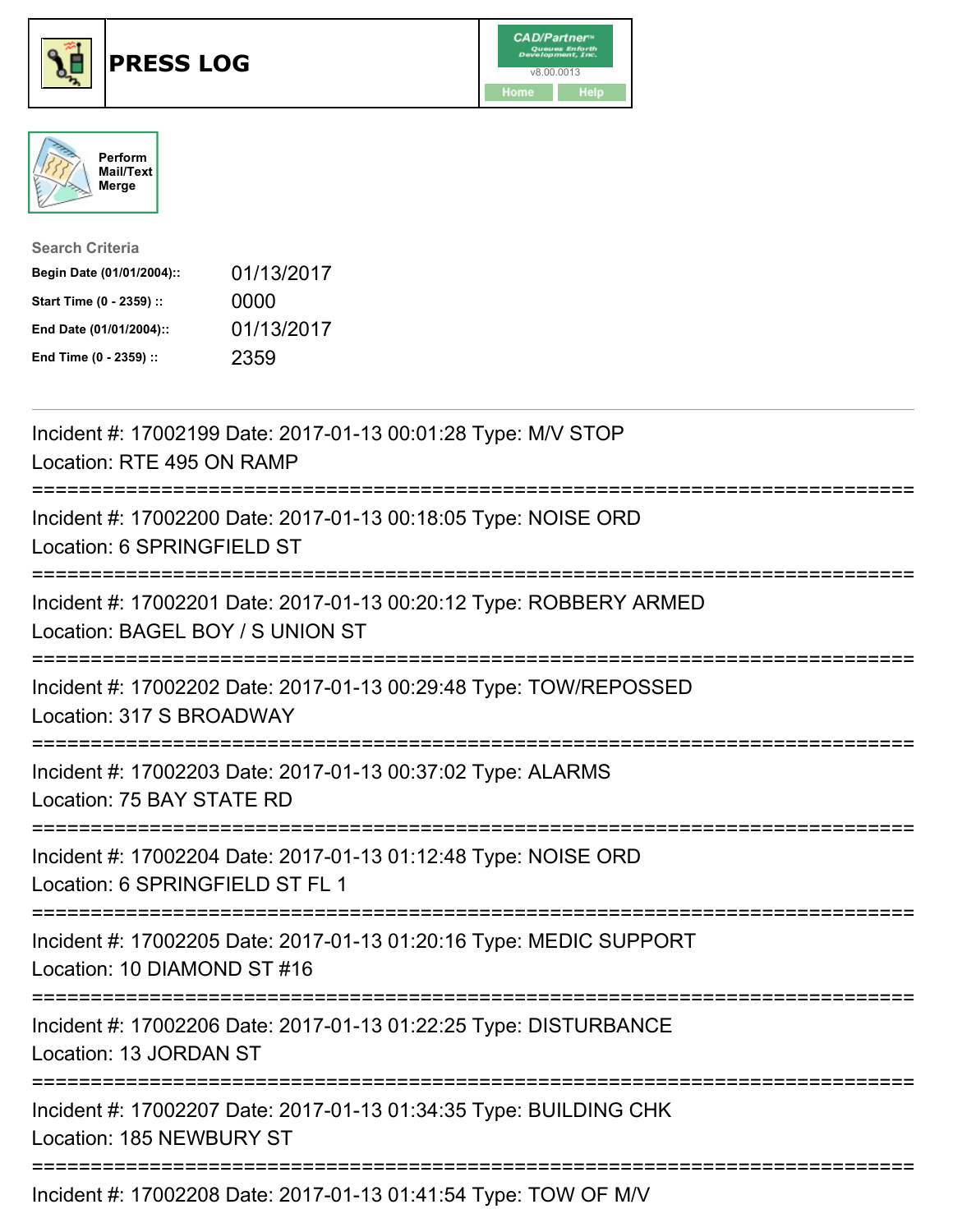| Location: TRESPASS / 39 CAMELLA TEOLI WY<br>:==========================                                                     |
|-----------------------------------------------------------------------------------------------------------------------------|
| Incident #: 17002209 Date: 2017-01-13 01:41:57 Type: AUTO ACC/NO PI<br>Location: RESERVOIR ST<br>------------------         |
| Incident #: 17002210 Date: 2017-01-13 02:11:00 Type: LARCENY/ATTMEPT<br>Location: 103 MT VERNON ST                          |
| Incident #: 17002211 Date: 2017-01-13 02:15:46 Type: B&E/ATTEMPY<br>Location: 48 KENT ST                                    |
| Incident #: 17002212 Date: 2017-01-13 02:37:18 Type: BUILDING CHK<br>Location: 185 NEWBURY ST                               |
| Incident #: 17002213 Date: 2017-01-13 02:38:38 Type: M/V STOP<br>Location: 700 ESSEX ST                                     |
| Incident #: 17002215 Date: 2017-01-13 02:39:58 Type: M/V STOP<br>Location: BERKELEY ST & BRUCE ST                           |
| Incident #: 17002214 Date: 2017-01-13 02:40:15 Type: BUILDING CHK<br>Location: COMMONWEALTH MOTOR CHEVY / 1 COMMONWEALTH DR |
| Incident #: 17002216 Date: 2017-01-13 02:45:42 Type: BUILDING CHK<br>Location: NEW LOOK SALON / 34 MILTON ST                |
| Incident #: 17002217 Date: 2017-01-13 02:48:11 Type: M/V STOP<br>Location: ALLYN TER & BERKELEY ST                          |
| Incident #: 17002218 Date: 2017-01-13 02:49:07 Type: M/V STOP<br>Location: COMMON ST & JACKSON ST                           |
| Incident #: 17002219 Date: 2017-01-13 02:51:57 Type: BUILDING CHK<br>Location: HAMEL'S LIQUOR / 678 HAVERHILL ST            |
| Incident #: 17002220 Date: 2017-01-13 02:59:37 Type: M/V STOP<br>Location: TOW / 36 BERKELEY ST                             |
| Incident #: 17002221 Date: 2017-01-13 03:10:22 Type: M/V STOP<br>Location: 112 MARSTON ST                                   |
| Incident #: 17002222 Date: 2017-01-13 03:12:55 Type: MAI STOP                                                               |

Incident #: 17002222 Date: 2017-01-13 03:12:55 Type: M/V STOP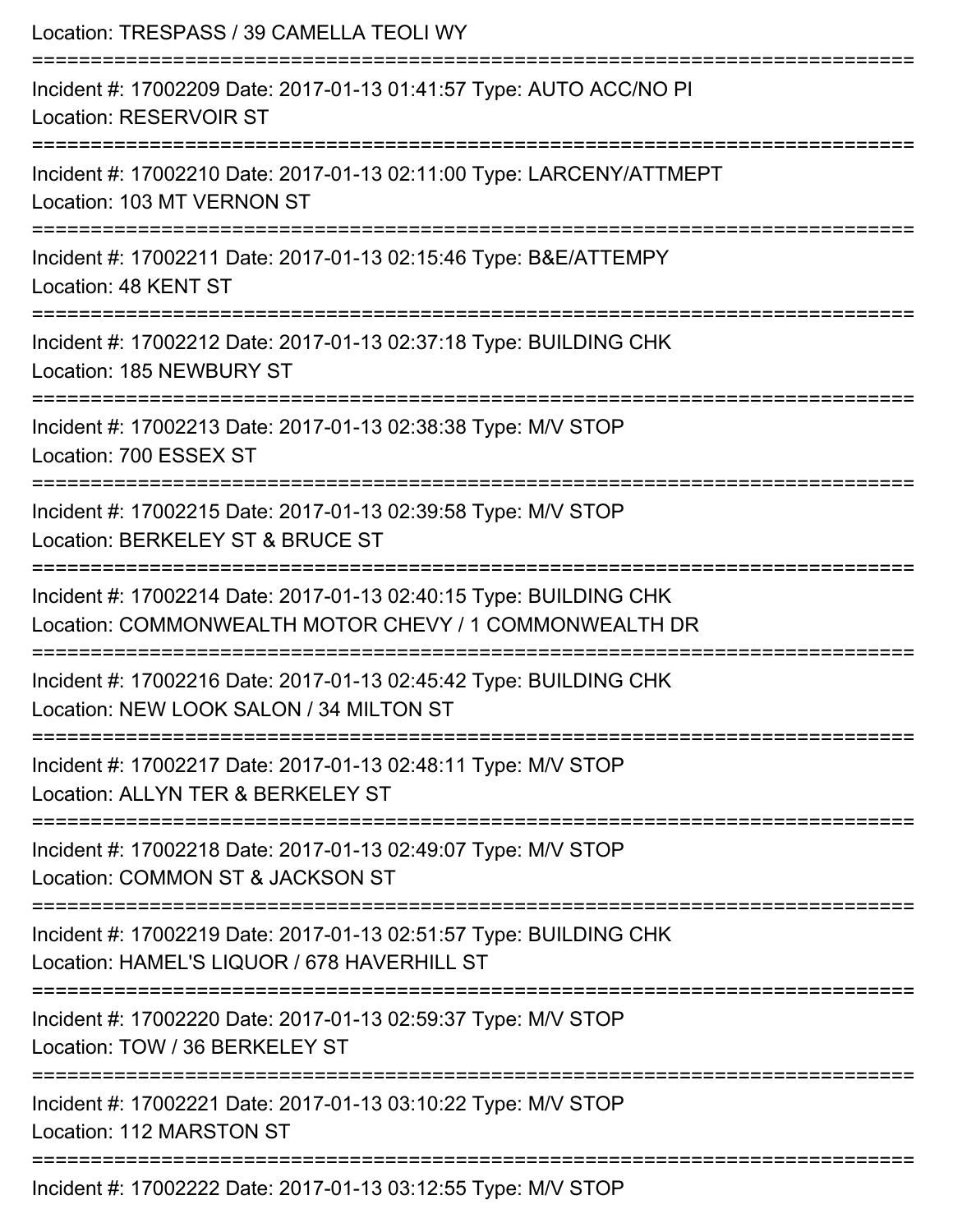| Incident #: 17002223 Date: 2017-01-13 03:13:44 Type: M/V STOP<br>Location: E HAVERHILL ST & MARSTON ST              |
|---------------------------------------------------------------------------------------------------------------------|
| Incident #: 17002224 Date: 2017-01-13 03:18:53 Type: M/V STOP<br>Location: AMES ST & HUDSON AV                      |
| Incident #: 17002225 Date: 2017-01-13 03:32:15 Type: MAN DOWN<br>Location: BUCKLEY GARAGE / AMESBURY ST & COMMON ST |
| Incident #: 17002226 Date: 2017-01-13 03:34:50 Type: BUILDING CHK<br>Location: 185 NEWBURY ST                       |
| Incident #: 17002227 Date: 2017-01-13 03:36:20 Type: MEDIC SUPPORT<br>Location: 349 ESSEX ST #82                    |
| Incident #: 17002228 Date: 2017-01-13 03:38:31 Type: M/V STOP<br>Location: BROADWAY & TREMONT ST                    |
| Incident #: 17002229 Date: 2017-01-13 03:39:52 Type: UNWANTEDGUEST<br>Location: 649 ESSEX ST #82                    |
| Incident #: 17002230 Date: 2017-01-13 03:50:32 Type: NOISE ORD<br>Location: 393 LOWELL ST FL 3                      |
| Incident #: 17002232 Date: 2017-01-13 03:59:52 Type: SUS PERS/MV<br>Location: 475 BROADWAY #6                       |
| Incident #: 17002231 Date: 2017-01-13 04:00:36 Type: NOISE ORD<br>Location: 84 KNOX ST FL 3                         |
| Incident #: 17002233 Date: 2017-01-13 04:26:21 Type: BUILDING CHK<br>Location: 185 NEWBURY ST                       |
| Incident #: 17002234 Date: 2017-01-13 04:33:51 Type: TOW/REPOSSED<br>Location: 182 EXCHANGE ST                      |
| Incident #: 17002235 Date: 2017-01-13 04:50:46 Type: ALARMS<br>Location: 320 S BROADWAY                             |
| Incident #: 17002236 Date: 2017-01-13 05:36:50 Type: MEDIC SUPPORT                                                  |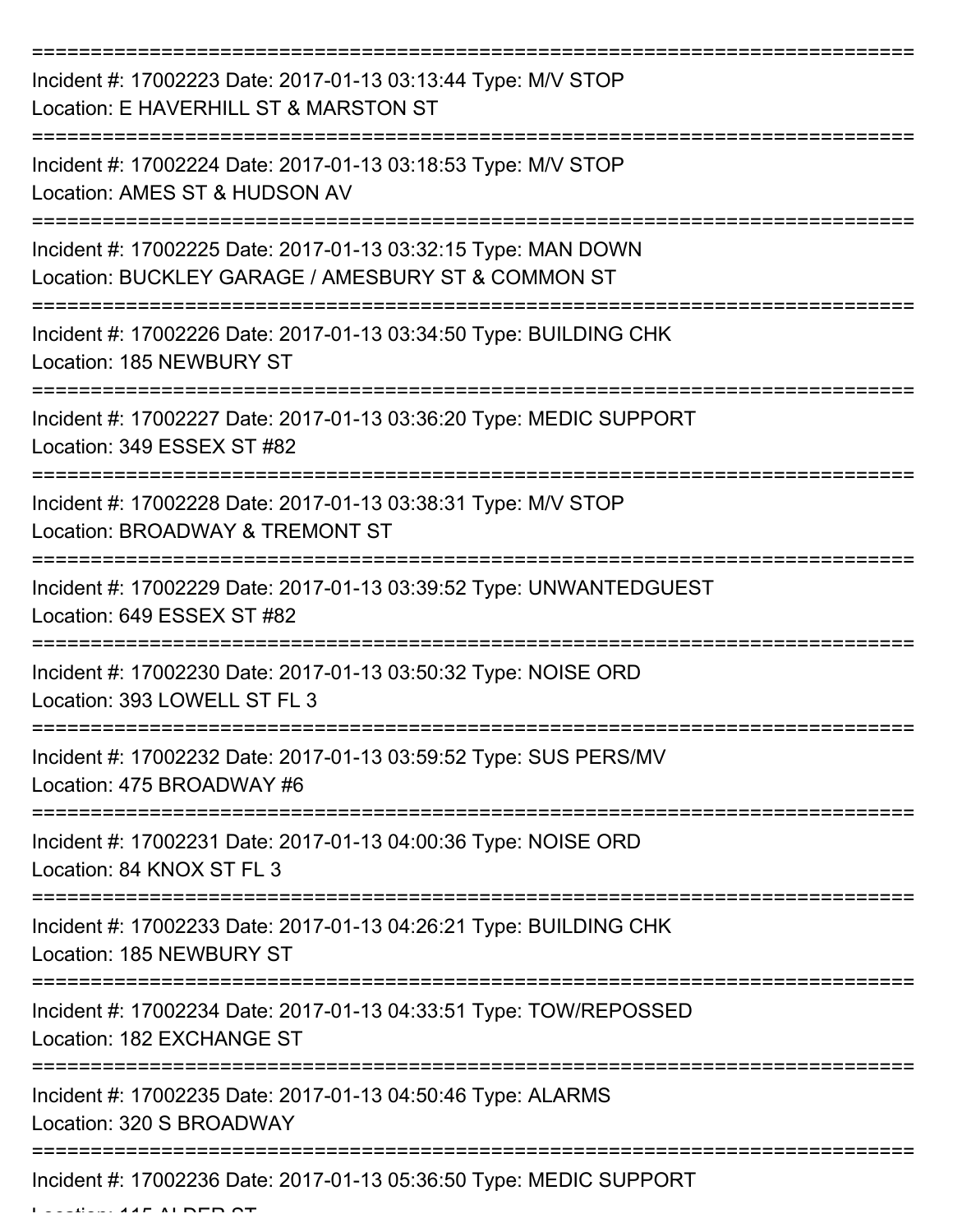| Incident #: 17002237 Date: 2017-01-13 06:09:47 Type: LARCENY/PAST<br>Location: 103 MT VERNON ST        |
|--------------------------------------------------------------------------------------------------------|
| Incident #: 17002238 Date: 2017-01-13 06:38:16 Type: LARCENY/MV/PAST<br>Location: 37 EATON ST          |
| Incident #: 17002239 Date: 2017-01-13 06:46:31 Type: AUTO ACC/PI<br>Location: AMESBURY ST & LEBANON ST |
| Incident #: 17002240 Date: 2017-01-13 06:46:57 Type: BUILDING CHK<br>Location: 185 NEWBURY ST          |
| Incident #: 17002241 Date: 2017-01-13 06:48:44 Type: M/V STOP<br>Location: BELKNAP ST & EVERETT ST     |
| Incident #: 17002242 Date: 2017-01-13 07:17:32 Type: UNWANTEDGUEST<br>Location: 191 SALEM ST           |
| Incident #: 17002243 Date: 2017-01-13 07:36:05 Type: M/V STOP<br>Location: ANDOVER ST & COOLIDGE ST    |
| Incident #: 17002244 Date: 2017-01-13 07:39:06 Type: M/V STOP<br>Location: BROADWAY & HAVERHILL ST     |
| Incident #: 17002245 Date: 2017-01-13 07:57:07 Type: PARK & WALK<br>Location: BRADFORD ST & BROADWAY   |
| Incident #: 17002246 Date: 2017-01-13 08:01:58 Type: WIRE DOWN<br>Location: 68 BROMFIELD ST            |
| Incident #: 17002247 Date: 2017-01-13 09:01:49 Type: DISABLED MV<br>Location: 75 MANCHESTER ST         |
| Incident #: 17002248 Date: 2017-01-13 09:23:30 Type: ASSSIT OTHER PD<br>Location: 383 CHESTNUT ST      |
| Incident #: 17002249 Date: 2017-01-13 09:25:13 Type: ANIMAL COMPL<br>Location: 8 MARKET ST             |
| Incident #: 17002250 Date: 2017-01-13 09:37:38 Type: SUS PERS/MV                                       |

Location: 140 WEST ST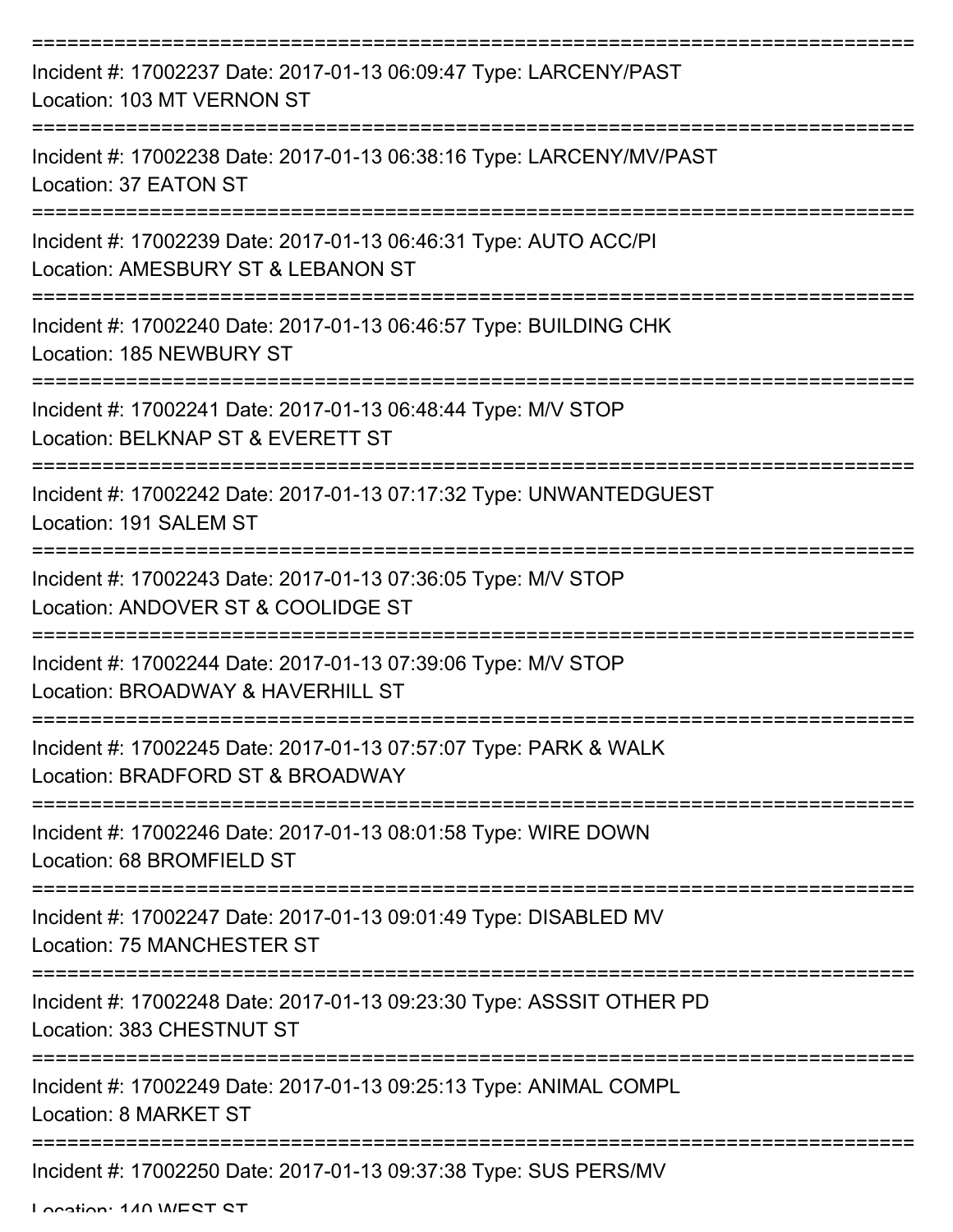| Incident #: 17002251 Date: 2017-01-13 09:44:36 Type: 209A/SERVE<br>Location: 24 PLEASANT STREET FL 1R  |
|--------------------------------------------------------------------------------------------------------|
| Incident #: 17002252 Date: 2017-01-13 09:50:43 Type: HIT & RUN M/V<br>Location: ANDOVER ST & PARKER ST |
| Incident #: 17002254 Date: 2017-01-13 10:08:07 Type: M/V STOP<br>Location: BROADWAY & TREMONT ST       |
| Incident #: 17002253 Date: 2017-01-13 10:08:22 Type: M/V STOP<br>Location: BROADWAY & TREMONT ST       |
| Incident #: 17002255 Date: 2017-01-13 10:12:17 Type: M/V STOP<br>Location: METHUEN ST & UNION ST       |
| Incident #: 17002256 Date: 2017-01-13 10:13:01 Type: PARK & WALK<br>Location: BRADFORD ST & BROADWAY   |
| Incident #: 17002257 Date: 2017-01-13 10:18:37 Type: M/V STOP<br>Location: 96 NEWTON ST                |
| Incident #: 17002258 Date: 2017-01-13 10:21:07 Type: WARRANT SERVE<br>Location: 30 PHILLIPS ST         |
| Incident #: 17002259 Date: 2017-01-13 10:21:51 Type: LOST PROPERTY<br>Location: 36 COLUMBUS AV         |
| Incident #: 17002260 Date: 2017-01-13 10:26:56 Type: MISSING PERS<br>Location: 16 WENDELL ST FL 3      |
| Incident #: 17002261 Date: 2017-01-13 10:35:16 Type: 209A/SERVE<br>Location: 80 HAVERHILL ST           |
| Incident #: 17002262 Date: 2017-01-13 10:36:43 Type: M/V STOP<br>Location: 2 FARNHAM ST                |
| Incident #: 17002263 Date: 2017-01-13 10:38:41 Type: M/V STOP<br>Location: 186 S UNION ST              |
| Incident #: 17002264 Date: 2017-01-13 10:44:35 Type: M/V STOP<br>Location: PARKER ST & SPRINGFIELD ST  |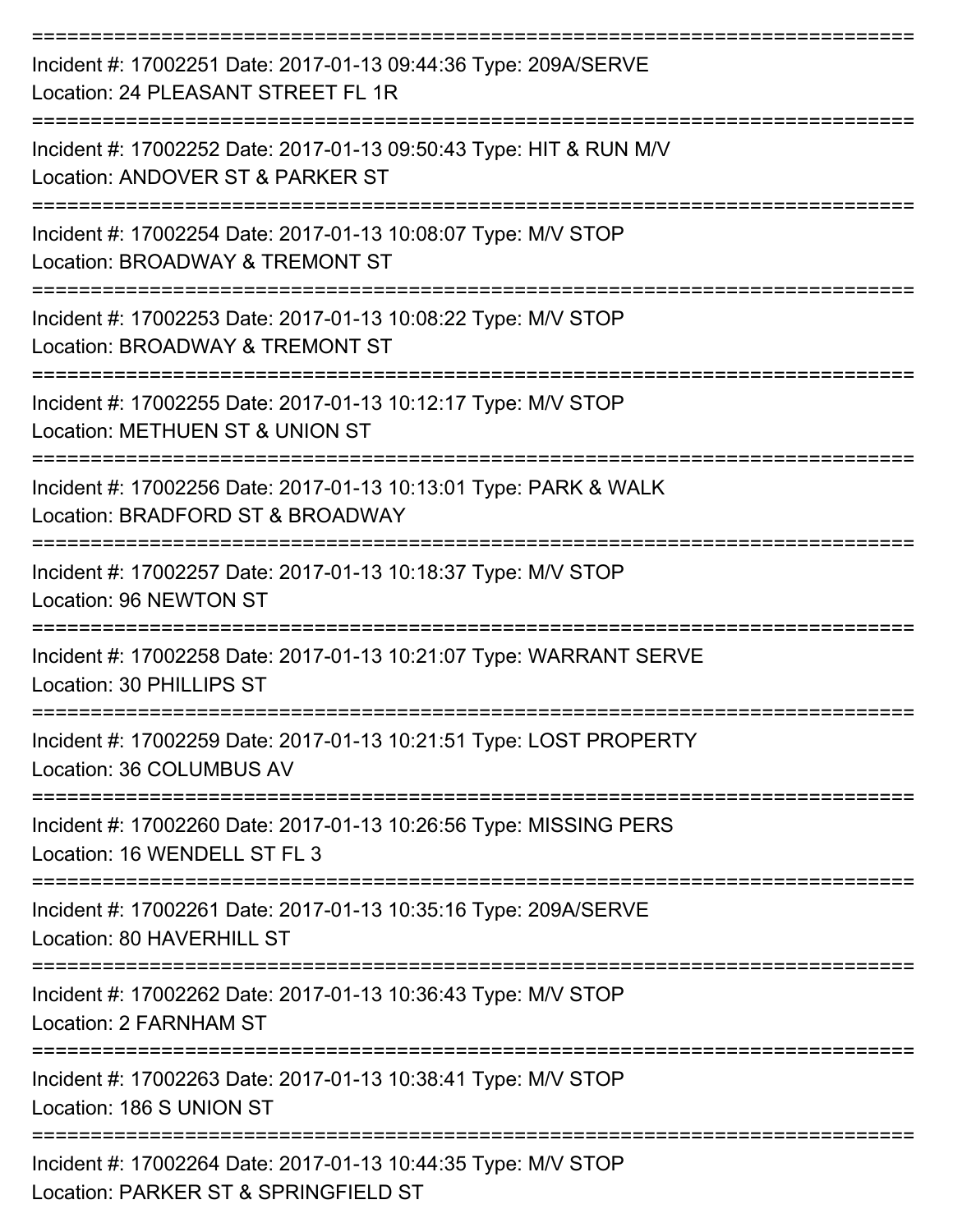| Incident #: 17002265 Date: 2017-01-13 10:46:03 Type: M/V STOP<br>Location: COMMON ST & NEWBURY ST                          |
|----------------------------------------------------------------------------------------------------------------------------|
| :=====================<br>Incident #: 17002268 Date: 2017-01-13 10:46:07 Type: M/V STOP<br>Location: S UNION ST & SALEM ST |
| Incident #: 17002266 Date: 2017-01-13 10:48:32 Type: RECOV/STOL/MV<br>Location: 239 FARNHAM ST<br>===================      |
| Incident #: 17002267 Date: 2017-01-13 10:53:55 Type: SUS PERS/MV<br>Location: 19 KENT ST                                   |
| Incident #: 17002269 Date: 2017-01-13 10:57:48 Type: COURT DOC SERVE<br>Location: 348 HAVERHILL ST #7                      |
| Incident #: 17002270 Date: 2017-01-13 10:58:31 Type: LOST PROPERTY<br>Location: 50 ISLAND ST                               |
| Incident #: 17002271 Date: 2017-01-13 11:04:37 Type: PARK & WALK<br>Location: BROADWAY                                     |
| Incident #: 17002272 Date: 2017-01-13 11:07:10 Type: 209A/SERVE<br>Location: 34 OREGON AV                                  |
| Incident #: 17002274 Date: 2017-01-13 11:13:25 Type: MEDIC SUPPORT<br>Location: RITE AID PHARMACY / 365 ESSEX ST           |
| Incident #: 17002273 Date: 2017-01-13 11:14:43 Type: M/V STOP<br>Location: ANDOVER ST & S BROADWAY                         |
| Incident #: 17002275 Date: 2017-01-13 11:21:16 Type: M/V STOP<br>Location: 118 HAVERHILL ST                                |
| Incident #: 17002276 Date: 2017-01-13 11:26:29 Type: M/V STOP<br>Location: THORNTON AV & WATER ST                          |
| Incident #: 17002277 Date: 2017-01-13 11:31:04 Type: COURT DOC SERVE<br>Location: 393 CHESTNUT ST                          |
| Incident #: 17002278 Date: 2017-01-13 11:33:02 Type: M/V STOP<br>Location: BROADWAY & CROSS ST                             |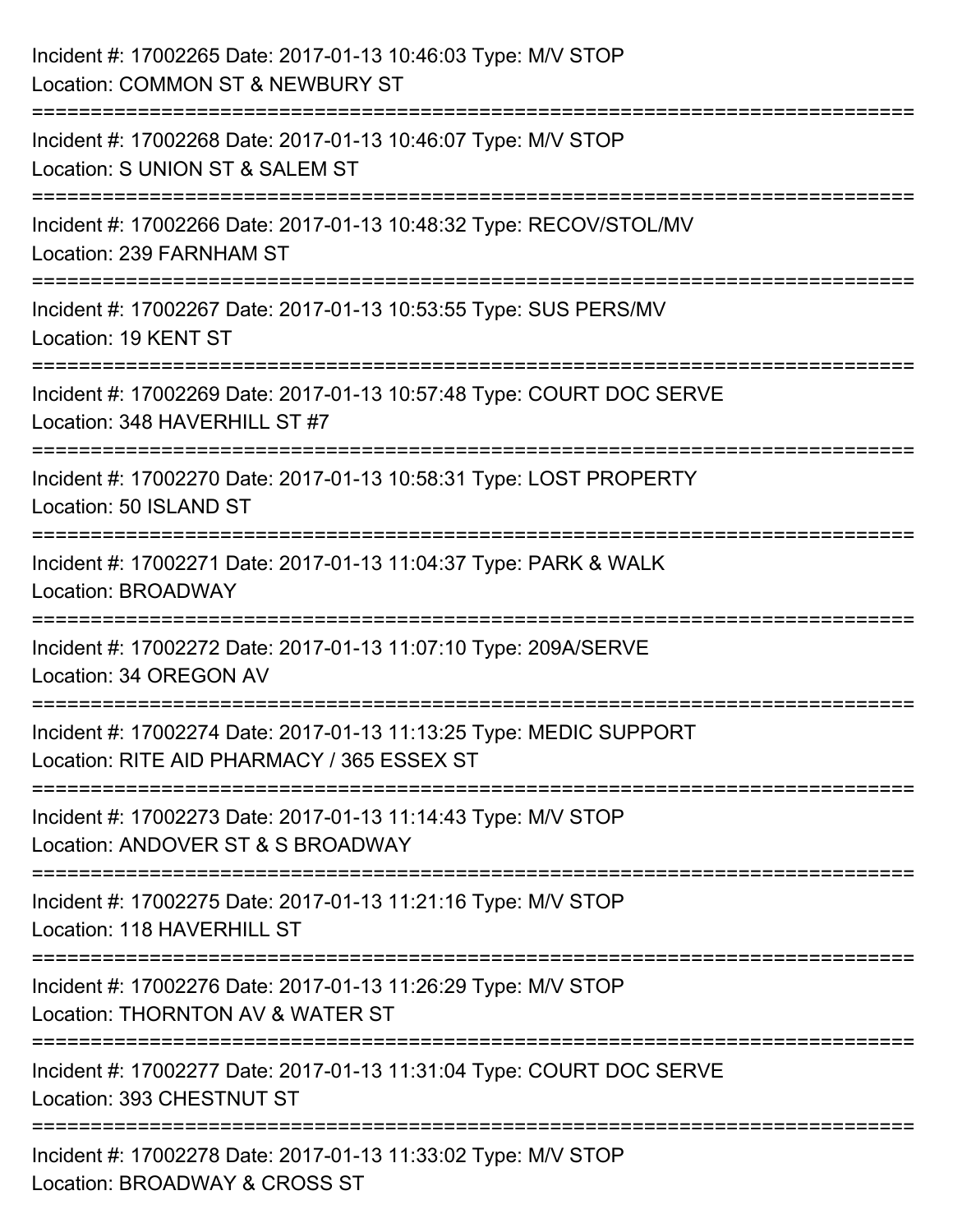| Incident #: 17002279 Date: 2017-01-13 11:41:11 Type: HIT & RUN M/V<br>Location: 9 HOLTON ST<br>=======================                                                           |
|----------------------------------------------------------------------------------------------------------------------------------------------------------------------------------|
| Incident #: 17002280 Date: 2017-01-13 11:43:51 Type: COURT DOC SERVE<br>Location: 109 WALNUT ST                                                                                  |
| Incident #: 17002281 Date: 2017-01-13 11:44:50 Type: SPECIAL CHECK<br>Location: WEST ST PARK / WEST ST<br>===================================<br>=============================== |
| Incident #: 17002282 Date: 2017-01-13 11:46:24 Type: M/V STOP<br>Location: 26 ROWE ST                                                                                            |
| Incident #: 17002283 Date: 2017-01-13 11:48:50 Type: M/V STOP<br><b>Location: 2 SAUNDERS ST</b><br>-----------------------------                                                 |
| Incident #: 17002284 Date: 2017-01-13 11:50:41 Type: INVESTIGATION<br>Location: BOWDOIN ST & BROOKFIELD ST                                                                       |
| Incident #: 17002287 Date: 2017-01-13 11:52:11 Type: B&E/MV/PAST<br>Location: 1 GENERAL ST                                                                                       |
| Incident #: 17002285 Date: 2017-01-13 11:52:39 Type: M/V STOP<br><b>Location: 1 TREMONT ST</b>                                                                                   |
| Incident #: 17002286 Date: 2017-01-13 11:54:19 Type: DOMESTIC/PROG<br>Location: 110 JACKSON ST #A                                                                                |
| Incident #: 17002288 Date: 2017-01-13 12:03:07 Type: MEDIC SUPPORT<br>Location: 62 UNION ST #1                                                                                   |
| Incident #: 17002289 Date: 2017-01-13 12:04:08 Type: M/V STOP<br>Location: 238 SALEM ST                                                                                          |
| Incident #: 17002290 Date: 2017-01-13 12:06:35 Type: 209A/SERVE<br>Location: 117 BERKELEY ST                                                                                     |
| Incident #: 17002291 Date: 2017-01-13 12:13:34 Type: SUS PERS/MV<br>Location: 73 WINTHROP AV                                                                                     |
| Incident #: 17002292 Date: 2017-01-13 12:14:43 Type: COURT DOC SERVE<br>Location: 591 HOWARD ST FL 2                                                                             |

===========================================================================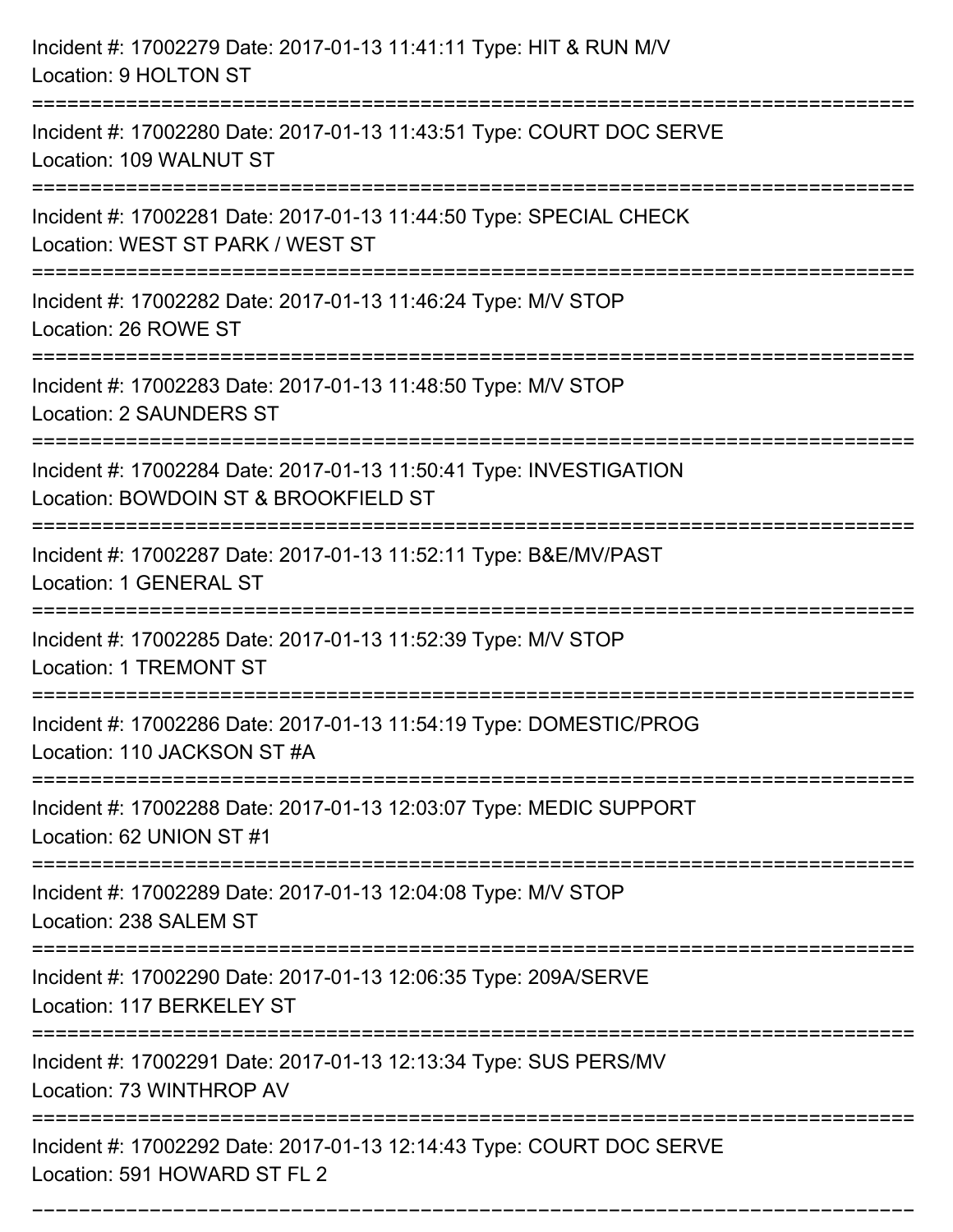| Incident #: 17002293 Date: 2017-01-13 12:16:31 Type: UNKNOWN PROB<br>Location: 5 BRADFORD PL                             |
|--------------------------------------------------------------------------------------------------------------------------|
| Incident #: 17002294 Date: 2017-01-13 12:19:06 Type: B&E/MV/PAST<br>Location: 121 HANCOCK ST                             |
| Incident #: 17002295 Date: 2017-01-13 12:23:54 Type: COURT DOC SERVE<br>Location: 17 PLATT ST                            |
| Incident #: 17002296 Date: 2017-01-13 12:24:35 Type: ALARM/BURG<br>Location: HELEN CLEANERS & BOUTIQUE / 313 BROADWAY    |
| Incident #: 17002297 Date: 2017-01-13 12:25:59 Type: M/V STOP<br>Location: LAFAYETTE AV & S BROADWAY<br>---------------- |
| Incident #: 17002298 Date: 2017-01-13 12:34:03 Type: M/V STOP<br>Location: 78 MAPLE ST                                   |
| Incident #: 17002299 Date: 2017-01-13 12:36:57 Type: M/V STOP<br>Location: ANDOVER ST & PARKER ST                        |
| Incident #: 17002300 Date: 2017-01-13 12:42:36 Type: E911 HANGUP<br>Location: 280 MT VERNON ST                           |
| Incident #: 17002301 Date: 2017-01-13 12:48:48 Type: HIT & RUN M/V<br>Location: S UNION ST & WINTHROP AV                 |
| Incident #: 17002303 Date: 2017-01-13 12:56:45 Type: CK WELL BEING<br>Location: 49 CHESTER ST                            |
| Incident #: 17002302 Date: 2017-01-13 12:58:16 Type: WARRANT SERVE<br>Location: 570 S UNION ST #21                       |
| Incident #: 17002304 Date: 2017-01-13 13:00:24 Type: FIGHT<br>Location: 434 BROADWAY                                     |
| Incident #: 17002305 Date: 2017-01-13 13:06:12 Type: FRAUD<br>Location: 10 E PLATT ST                                    |
| Incident #: 17002306 Date: 2017-01-13 13:12:28 Type: M/V STOP<br>Location: BROADWAY & LOWELL ST                          |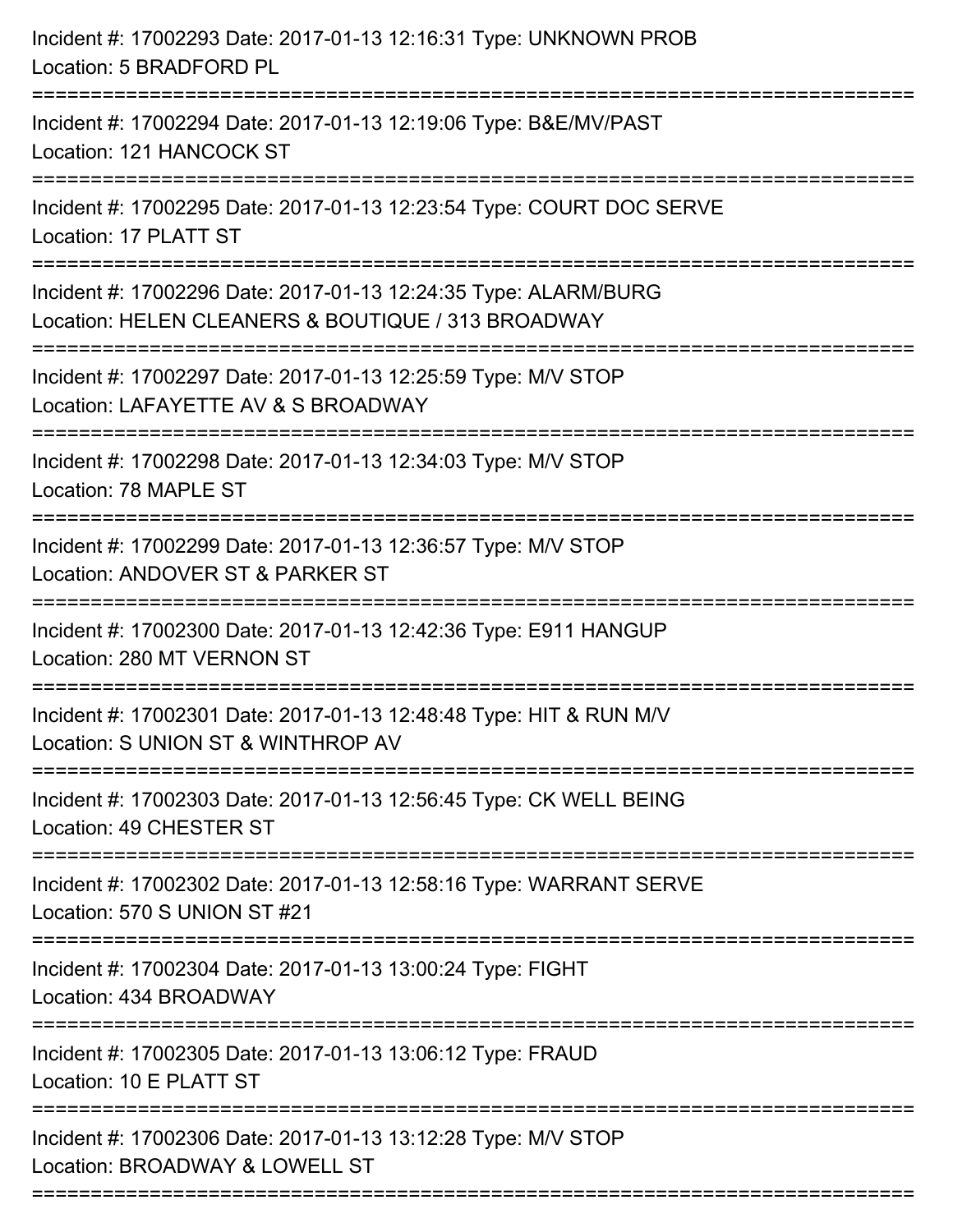| Incident #: 17002308 Date: 2017-01-13 13:21:50 Type: STOL/MV/PAS<br>Location: 106 FRANKLIN ST<br>================================<br>Incident #: 17002309 Date: 2017-01-13 13:50:08 Type: ALARM/BURG<br>Location: BELLO RESIDENCE / 896 ESSEX ST<br>:=================================<br>Incident #: 17002310 Date: 2017-01-13 14:04:16 Type: M/V STOP<br>Location: 5 S UNION ST<br>Incident #: 17002311 Date: 2017-01-13 14:06:43 Type: M/V STOP<br>Location: MERRIMACK ST & S BROADWAY<br>:===========================<br>Incident #: 17002312 Date: 2017-01-13 14:09:58 Type: HARASSMENT<br>Location: 116 DORCHESTER ST<br>Incident #: 17002313 Date: 2017-01-13 14:17:13 Type: HIT & RUN M/V<br>Location: 19 BERNARD AV<br>Incident #: 17002314 Date: 2017-01-13 14:20:41 Type: M/V STOP |
|-----------------------------------------------------------------------------------------------------------------------------------------------------------------------------------------------------------------------------------------------------------------------------------------------------------------------------------------------------------------------------------------------------------------------------------------------------------------------------------------------------------------------------------------------------------------------------------------------------------------------------------------------------------------------------------------------------------------------------------------------------------------------------------------------|
|                                                                                                                                                                                                                                                                                                                                                                                                                                                                                                                                                                                                                                                                                                                                                                                               |
|                                                                                                                                                                                                                                                                                                                                                                                                                                                                                                                                                                                                                                                                                                                                                                                               |
|                                                                                                                                                                                                                                                                                                                                                                                                                                                                                                                                                                                                                                                                                                                                                                                               |
|                                                                                                                                                                                                                                                                                                                                                                                                                                                                                                                                                                                                                                                                                                                                                                                               |
|                                                                                                                                                                                                                                                                                                                                                                                                                                                                                                                                                                                                                                                                                                                                                                                               |
|                                                                                                                                                                                                                                                                                                                                                                                                                                                                                                                                                                                                                                                                                                                                                                                               |
| Location: CANAL ST & HAMPSHIRE ST                                                                                                                                                                                                                                                                                                                                                                                                                                                                                                                                                                                                                                                                                                                                                             |
| Incident #: 17002315 Date: 2017-01-13 14:24:50 Type: SUS PERS/MV<br>Location: 2 APPLETON ST                                                                                                                                                                                                                                                                                                                                                                                                                                                                                                                                                                                                                                                                                                   |
| Incident #: 17002316 Date: 2017-01-13 14:37:08 Type: M/V STOP<br>Location: 256 ESSEX ST                                                                                                                                                                                                                                                                                                                                                                                                                                                                                                                                                                                                                                                                                                       |
| Incident #: 17002317 Date: 2017-01-13 14:42:51 Type: MEDIC SUPPORT<br>Location: 87 SUMMER ST                                                                                                                                                                                                                                                                                                                                                                                                                                                                                                                                                                                                                                                                                                  |
| Incident #: 17002318 Date: 2017-01-13 14:46:25 Type: SUS PERS/MV<br>Location: 42 WILLIAM ST                                                                                                                                                                                                                                                                                                                                                                                                                                                                                                                                                                                                                                                                                                   |
| Incident #: 17002319 Date: 2017-01-13 14:48:36 Type: MISSING PERS<br>Location: 2 BENNINGTON ST #84                                                                                                                                                                                                                                                                                                                                                                                                                                                                                                                                                                                                                                                                                            |
| Incident #: 17002320 Date: 2017-01-13 14:58:00 Type: INVESTIGATION<br>Location: 105 JACKSON ST                                                                                                                                                                                                                                                                                                                                                                                                                                                                                                                                                                                                                                                                                                |

Incident #: 17002321 Date: 2017 01 13 15:01:12 Type: M/V STOP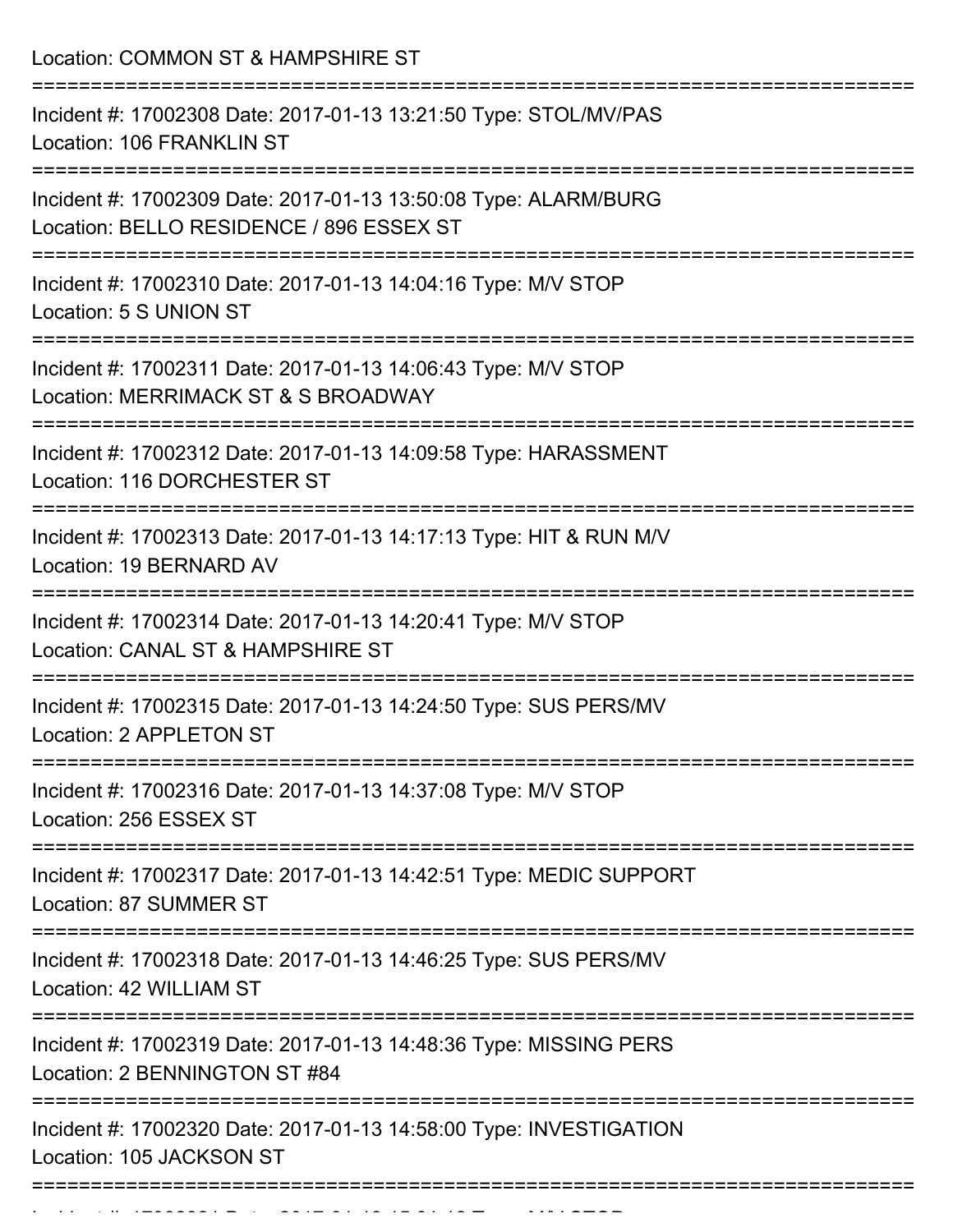| Location: MARKET ST & S UNION ST                                                                                                                          |
|-----------------------------------------------------------------------------------------------------------------------------------------------------------|
| Incident #: 17002322 Date: 2017-01-13 15:05:15 Type: M/V STOP<br>Location: 352 HAMPSHIRE ST<br>====================================                       |
| Incident #: 17002323 Date: 2017-01-13 15:14:53 Type: M/V STOP<br>Location: 10 BROADWAY                                                                    |
| Incident #: 17002324 Date: 2017-01-13 15:22:21 Type: 209A/SERVE<br>Location: 90 BERNARD AV                                                                |
| Incident #: 17002325 Date: 2017-01-13 15:23:38 Type: ALARM/BURG<br>Location: 61 WILMOT ST                                                                 |
| Incident #: 17002326 Date: 2017-01-13 15:29:46 Type: 209A/SERVE<br>Location: 6 SCHOOL ST                                                                  |
| Incident #: 17002327 Date: 2017-01-13 15:35:45 Type: 911 HANG UP<br>Location: ABEL WOMACK INC / 1 INTERNATIONAL WY<br>----------------------------------- |
| Incident #: 17002328 Date: 2017-01-13 15:58:16 Type: 209A/SERVE<br>Location: 48 UNION ST                                                                  |
| Incident #: 17002329 Date: 2017-01-13 16:00:29 Type: WIRE DOWN<br>Location: 88 MARBLE AV                                                                  |
| Incident #: 17002330 Date: 2017-01-13 16:09:32 Type: THREATS<br>Location: 17 SPRINGFIELD ST                                                               |
| Incident #: 17002333 Date: 2017-01-13 16:11:07 Type: MISSING PERS<br>Location: 78 E HAVERHILL ST                                                          |
| Incident #: 17002331 Date: 2017-01-13 16:11:28 Type: M/V STOP<br>Location: HAMPSHIRE ST & LOWELL ST                                                       |
| Incident #: 17002332 Date: 2017-01-13 16:13:21 Type: SUS PERS/MV<br>Location: 7 PEARL AV                                                                  |
| Incident #: 17002334 Date: 2017-01-13 16:15:56 Type: ALARM/BURG<br>Location: OAISIS DENTAL / 290 MERRIMACK ST                                             |
|                                                                                                                                                           |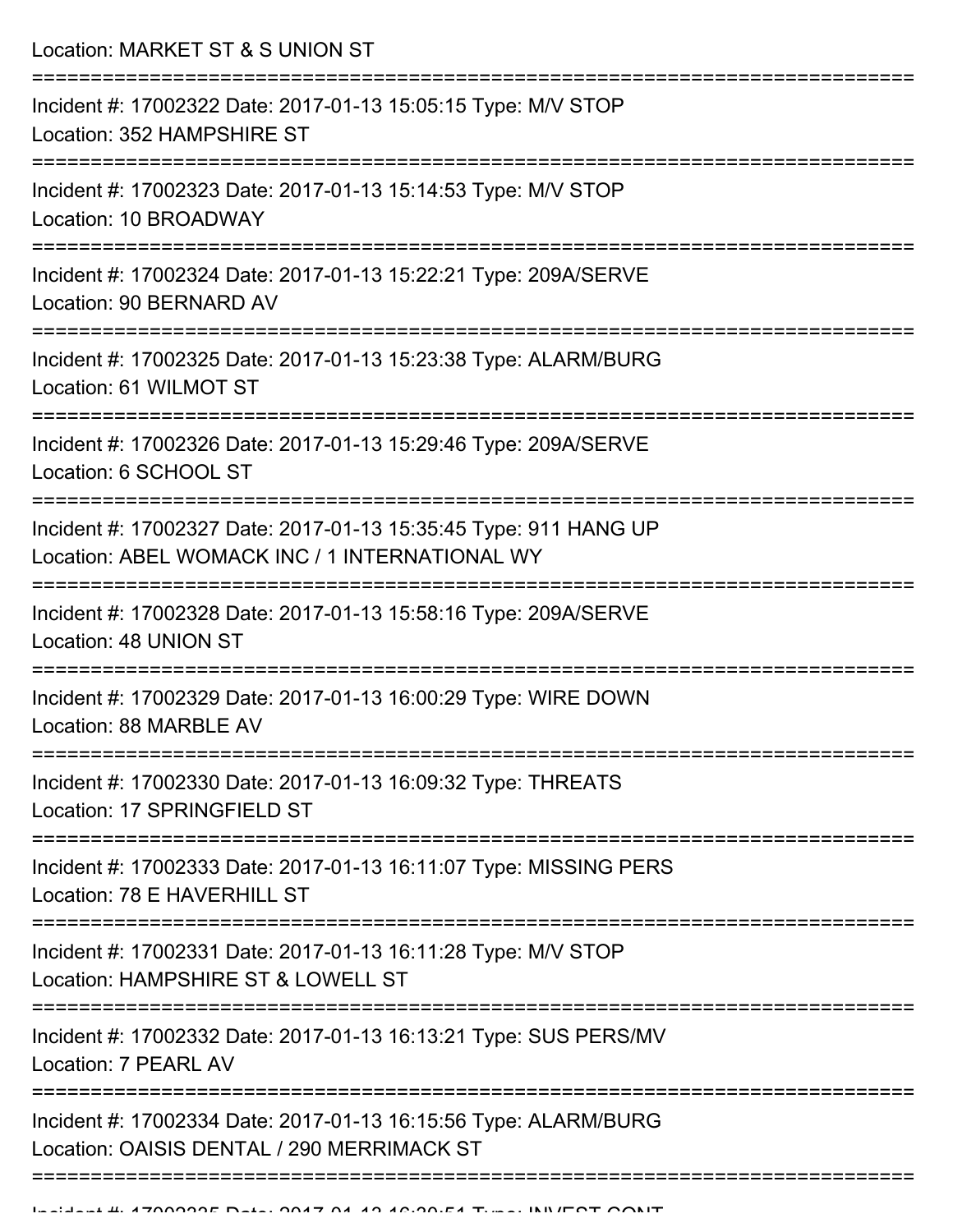Location: 76 MT VERNON ST

| Incident #: 17002336 Date: 2017-01-13 16:38:45 Type: AUTO ACC/NO PI<br>Location: MARKET ST & PARKER ST    |
|-----------------------------------------------------------------------------------------------------------|
| Incident #: 17002337 Date: 2017-01-13 16:39:43 Type: M/V STOP<br>Location: CANAL ST & HAMPSHIRE ST        |
| Incident #: 17002338 Date: 2017-01-13 16:42:50 Type: INVESTIGATION<br>Location: 37 EATON ST               |
| Incident #: 17002339 Date: 2017-01-13 16:59:31 Type: 209A/SERVE<br>Location: 92 BERNARD AV                |
| Incident #: 17002340 Date: 2017-01-13 17:00:04 Type: M/V STOP<br>Location: BROADWAY & LOWELL ST           |
| Incident #: 17002341 Date: 2017-01-13 17:05:34 Type: M/V STOP<br>Location: HAMPSHIRE ST & LOWELL ST       |
| Incident #: 17002343 Date: 2017-01-13 17:12:56 Type: KEEP PEACE<br>Location: 18 HOLTON ST #1              |
| Incident #: 17002342 Date: 2017-01-13 17:13:23 Type: M/V STOP<br>Location: HAMPSHIRE ST & LOWELL ST       |
| Incident #: 17002344 Date: 2017-01-13 17:17:24 Type: M/V STOP<br>Location: BRADFORD ST & BROADWAY         |
| Incident #: 17002345 Date: 2017-01-13 17:17:50 Type: LIC PLATE STO<br>Location: 12 BASSWOOD ST            |
| Incident #: 17002348 Date: 2017-01-13 17:24:20 Type: AUTO ACC/NO PI<br>Location: AUBURN ST & HAMPSHIRE ST |
| Incident #: 17002346 Date: 2017-01-13 17:24:46 Type: M/V STOP<br>Location: BROADWAY & LOWELL ST           |
| Incident #: 17002347 Date: 2017-01-13 17:26:36 Type: M/V STOP<br>Location: 490 RIVERSIDE DR               |
|                                                                                                           |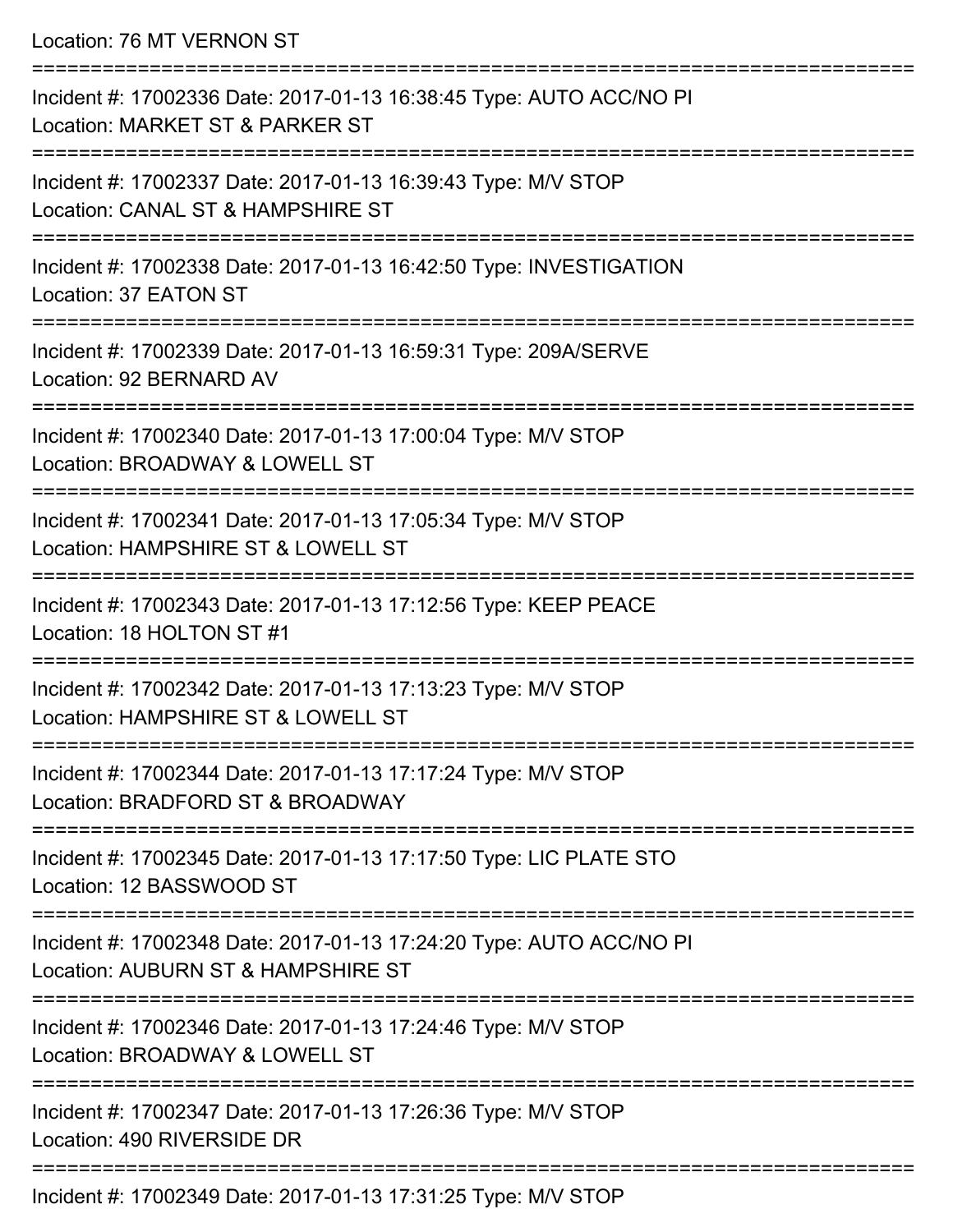| Incident #: 17002350 Date: 2017-01-13 17:38:54 Type: M/V STOP<br>Location: BROADWAY & LOWELL ST    |
|----------------------------------------------------------------------------------------------------|
| Incident #: 17002351 Date: 2017-01-13 17:40:01 Type: SUS PERS/MV<br>Location: BARNARD RD & LISA LN |
| Incident #: 17002352 Date: 2017-01-13 17:42:27 Type: MAL DAMG PROG<br>Location: 43 SULLIVAN AV     |
| Incident #: 17002353 Date: 2017-01-13 17:43:12 Type: MISSING PERS<br>Location: 78 E HAVERHILL ST   |
| Incident #: 17002354 Date: 2017-01-13 17:46:28 Type: M/V STOP<br>Location: CEDAR ST & HAMPSHIRE ST |
| Incident #: 17002355 Date: 2017-01-13 17:50:13 Type: M/V STOP<br>Location: 205 BROADWAY            |
| Incident #: 17002356 Date: 2017-01-13 17:52:08 Type: M/V STOP<br>Location: 137 GARDEN ST           |
| Incident #: 17002357 Date: 2017-01-13 18:03:32 Type: ASSIST FIRE<br>Location: 499 ESSEX ST         |
| Incident #: 17002358 Date: 2017-01-13 18:04:39 Type: NOTIFICATION<br>Location: 103 MT VERNON ST    |
| Incident #: 17002360 Date: 2017-01-13 18:07:14 Type: NOTIFICATION<br>Location: 103 MT VERNON ST    |
| Incident #: 17002359 Date: 2017-01-13 18:07:32 Type: MAL DAMAGE<br>Location: 5 DANFORTH ST         |
| Incident #: 17002361 Date: 2017-01-13 18:10:04 Type: M/V STOP<br>Location: BROADWAY & CONCORD ST   |
| Incident #: 17002362 Date: 2017-01-13 18:14:38 Type: M/V STOP<br>Location: 179 WEST ST             |
| Incident #: 17002363 Date: 2017-01-13 18:17:01 Type: M/V STOP                                      |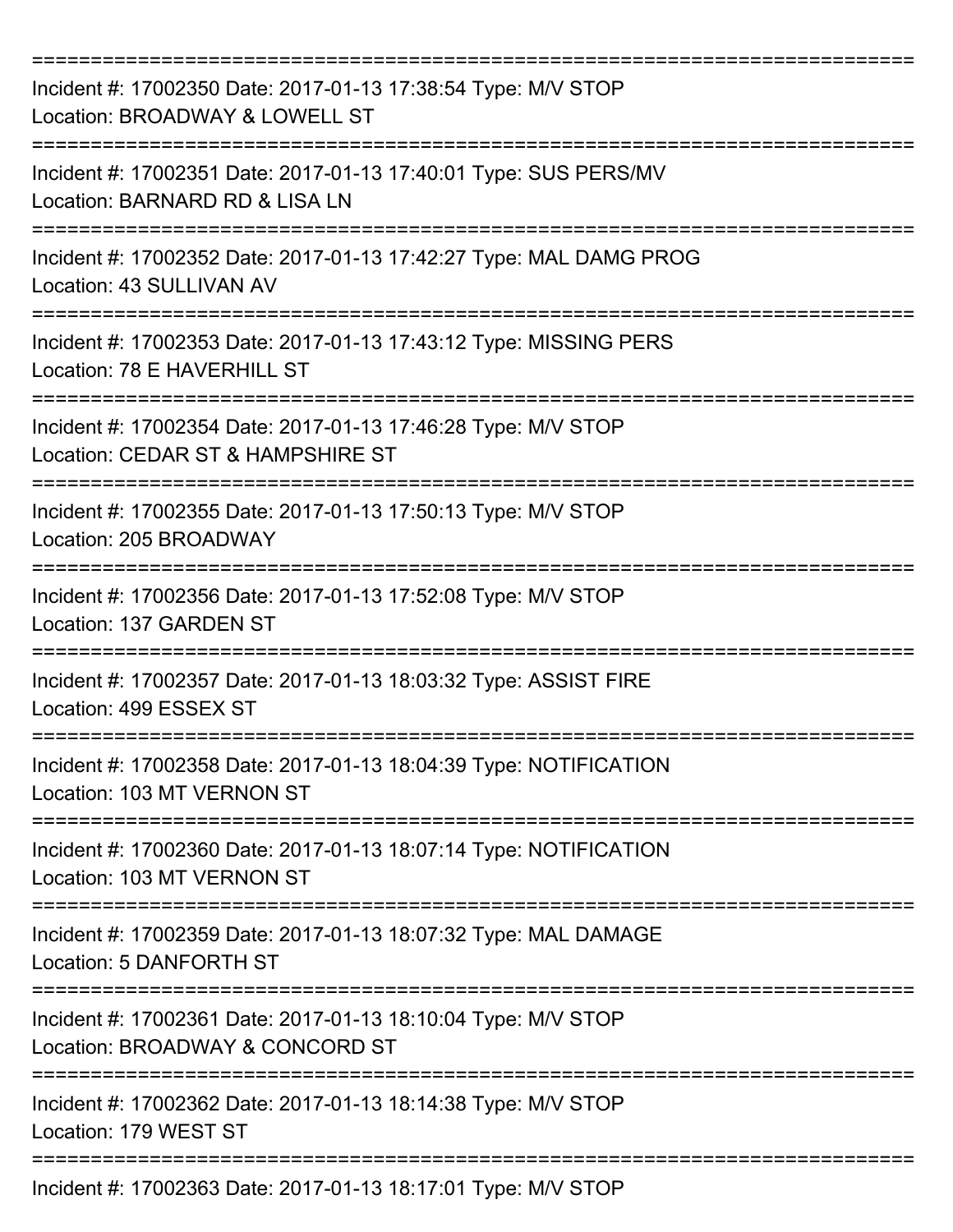| Incident #: 17002364 Date: 2017-01-13 18:17:52 Type: M/V STOP<br>Location: CANAL ST & UNION ST      |
|-----------------------------------------------------------------------------------------------------|
| Incident #: 17002365 Date: 2017-01-13 18:22:12 Type: M/V STOP<br>Location: MARSTON ST & STORROW ST  |
| Incident #: 17002366 Date: 2017-01-13 18:25:58 Type: M/V STOP<br>Location: BROADWAY & CONCORD ST    |
| Incident #: 17002367 Date: 2017-01-13 18:28:44 Type: M/V STOP<br>Location: BROADWAY & VALLEY ST     |
| Incident #: 17002368 Date: 2017-01-13 18:28:47 Type: MEDIC SUPPORT<br>Location: 2 KNOX ST #2        |
| Incident #: 17002369 Date: 2017-01-13 18:28:58 Type: M/V STOP<br>Location: CANAL ST & MARSTON ST    |
| Incident #: 17002370 Date: 2017-01-13 18:34:52 Type: M/V STOP<br>Location: BROADWAY & CONCORD ST    |
| Incident #: 17002371 Date: 2017-01-13 18:36:38 Type: M/V STOP<br>Location: 98 CROSS ST              |
| Incident #: 17002372 Date: 2017-01-13 18:37:06 Type: M/V STOP<br>Location: ESSEX ST & LAWRENCE ST   |
| Incident #: 17002373 Date: 2017-01-13 18:40:11 Type: M/V STOP<br>Location: MERRIMACK ST & PARKER ST |
| Incident #: 17002374 Date: 2017-01-13 18:45:08 Type: M/V STOP<br>Location: BRADFORD ST & BROADWAY   |
| Incident #: 17002375 Date: 2017-01-13 18:45:45 Type: M/V STOP<br>Location: BROADWAY & CONCORD ST    |
| Incident #: 17002377 Date: 2017-01-13 18:46:17 Type: MEDIC SUPPORT<br>Location: 677 ESSEX ST #3-21  |
| Incident #: 17002376 Date: 2017-01-13 18:46:30 Type: SUS PERS/MV                                    |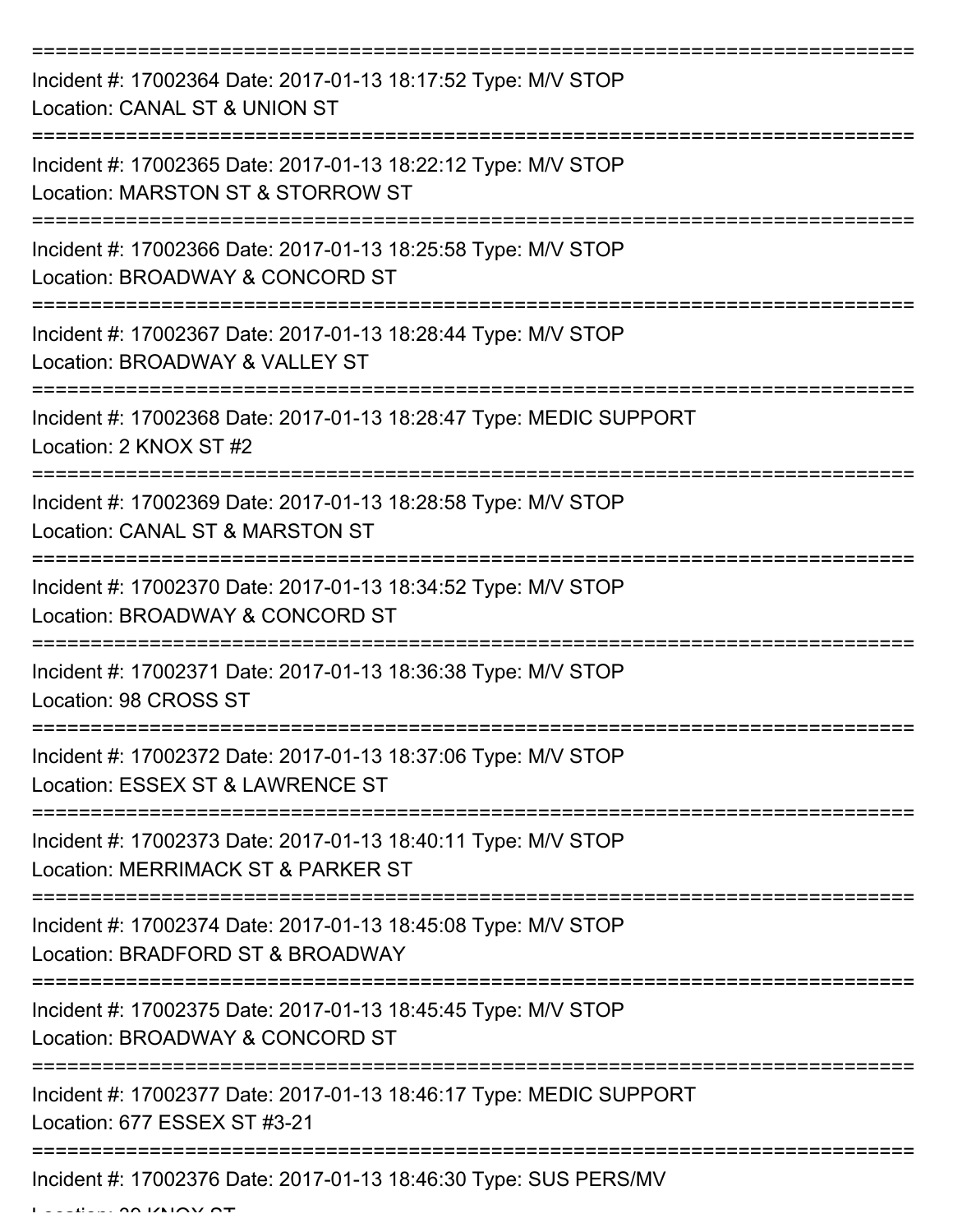| Incident #: 17002378 Date: 2017-01-13 18:48:14 Type: M/V STOP<br>Location: MERRIMACK ST & S UNION ST |
|------------------------------------------------------------------------------------------------------|
| Incident #: 17002380 Date: 2017-01-13 18:49:57 Type: M/V STOP<br>Location: BROADWAY & CANAL ST       |
| Incident #: 17002379 Date: 2017-01-13 18:50:33 Type: SUS PERS/MV<br>Location: 12 SYLVESTER ST        |
| Incident #: 17002381 Date: 2017-01-13 18:54:01 Type: MEDIC SUPPORT<br>Location: 475 BROADWAY #6      |
| Incident #: 17002382 Date: 2017-01-13 18:59:13 Type: INVESTIGATION<br>Location: 340 HAVERHILL ST     |
| Incident #: 17002383 Date: 2017-01-13 19:02:40 Type: AUTO ACC/UNK PI<br>Location: 188 BROADWAY       |
| Incident #: 17002384 Date: 2017-01-13 19:15:12 Type: M/V STOP<br><b>Location: 300 MERRIMACK ST</b>   |
| Incident #: 17002385 Date: 2017-01-13 19:17:26 Type: M/V STOP<br>Location: CANAL ST & UNION ST       |
| Incident #: 17002386 Date: 2017-01-13 19:21:22 Type: ANIMAL COMPL<br>Location: 10 EVERETT ST         |
| Incident #: 17002387 Date: 2017-01-13 19:23:36 Type: MV/BLOCKING<br>Location: 148 MARKET ST          |
| Incident #: 17002388 Date: 2017-01-13 19:27:42 Type: MEDIC SUPPORT<br>Location: 111 S BOWDOIN ST     |
| Incident #: 17002389 Date: 2017-01-13 19:33:35 Type: M/V STOP<br>Location: BROADWAY & VALLEY ST      |
| Incident #: 17002390 Date: 2017-01-13 19:40:48 Type: M/V STOP<br>Location: BROADWAY & CONCORD ST     |
| Incident #: 17002391 Date: 2017-01-13 19:42:07 Type: M/V STOP                                        |

Location: 50 MADRTONI RT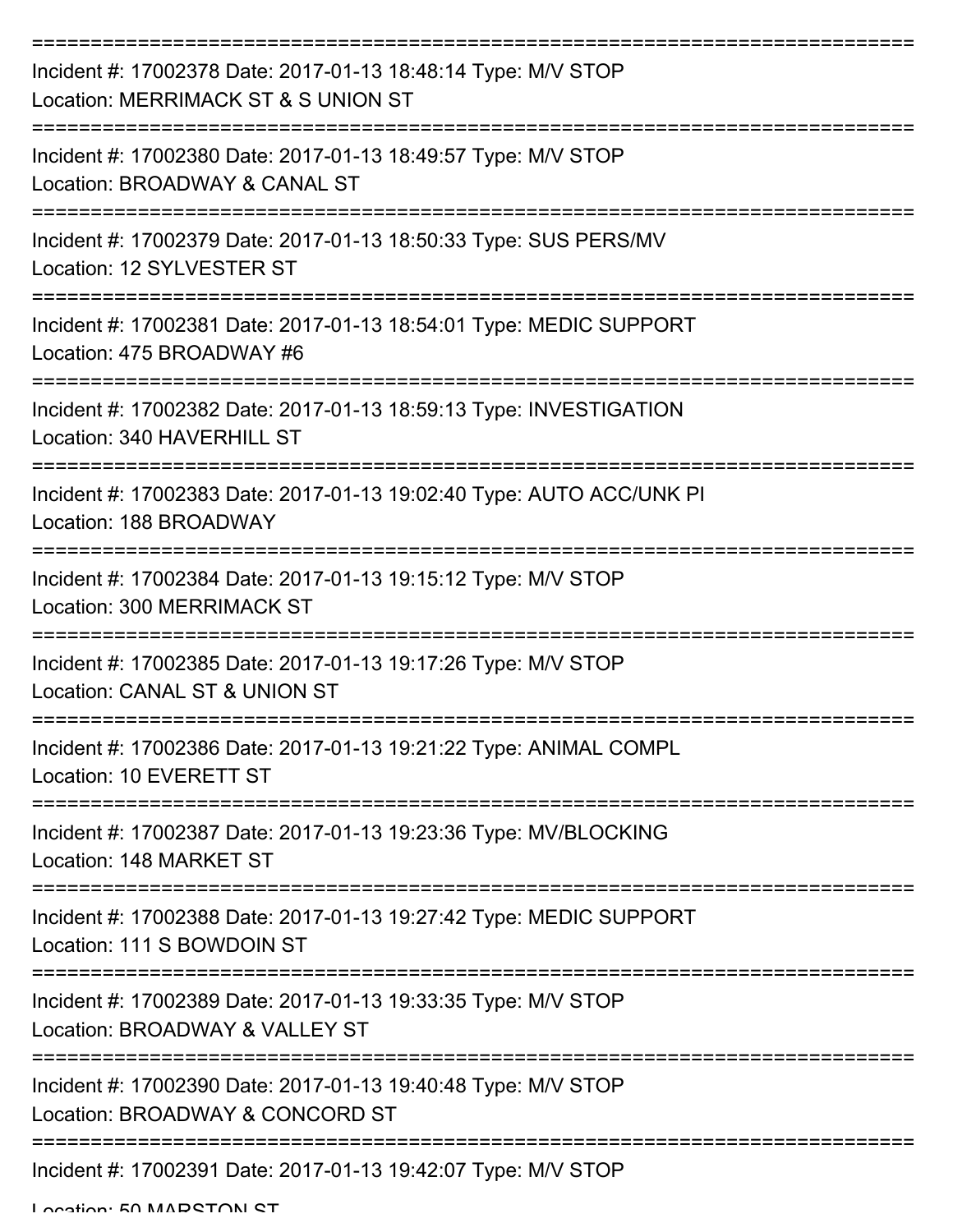| Incident #: 17002392 Date: 2017-01-13 19:52:41 Type: TOW OF M/V<br>Location: TRESPASS / 187 BROADWAY               |
|--------------------------------------------------------------------------------------------------------------------|
| Incident #: 17002393 Date: 2017-01-13 19:59:23 Type: M/V STOP<br>Location: MARSTON ST & STORROW ST                 |
| Incident #: 17002394 Date: 2017-01-13 20:07:19 Type: ALARM/BURG<br>Location: LORENZO BUILDING / 599 CANAL ST       |
| Incident #: 17002395 Date: 2017-01-13 20:08:25 Type: INVEST CONT<br>Location: 322 PROSPECT ST                      |
| Incident #: 17002397 Date: 2017-01-13 20:09:07 Type: DOMESTIC/PROG<br>Location: 38 NORRIS ST                       |
| Incident #: 17002396 Date: 2017-01-13 20:09:30 Type: STOL/MV/PAS<br>Location: 159 ESSEX ST                         |
| Incident #: 17002398 Date: 2017-01-13 20:19:20 Type: DRUG VIO<br>Location: 6 BELMONT ST                            |
| Incident #: 17002399 Date: 2017-01-13 20:23:20 Type: E911 HANGUP<br>Location: 8 INMAN ST #23                       |
| Incident #: 17002400 Date: 2017-01-13 20:39:55 Type: M/V STOP<br>Location: 950 ESSEX ST                            |
| Incident #: 17002401 Date: 2017-01-13 20:52:18 Type: ASSIST FIRE<br>Location: BROADWAY & WATER ST                  |
| Incident #: 17002402 Date: 2017-01-13 21:09:45 Type: ALARM/BURG<br>Location: CONCORD ELECTRIC SUPPLY / 2 DRACUT ST |
| Incident #: 17002403 Date: 2017-01-13 21:25:24 Type: AUTO ACC/UNK PI<br>Location: LOWELL ST & MILTON ST            |
| Incident #: 17002404 Date: 2017-01-13 21:26:42 Type: M/V STOP<br><b>Location: MT VERNON PARK</b>                   |
| Incident #: 17002405 Date: 2017-01-13 21:46:53 Type: DISTURBANCE<br>Location: 72 CDOCC CT EL 2DD                   |

Location: 73 CROSS ST FL 3RD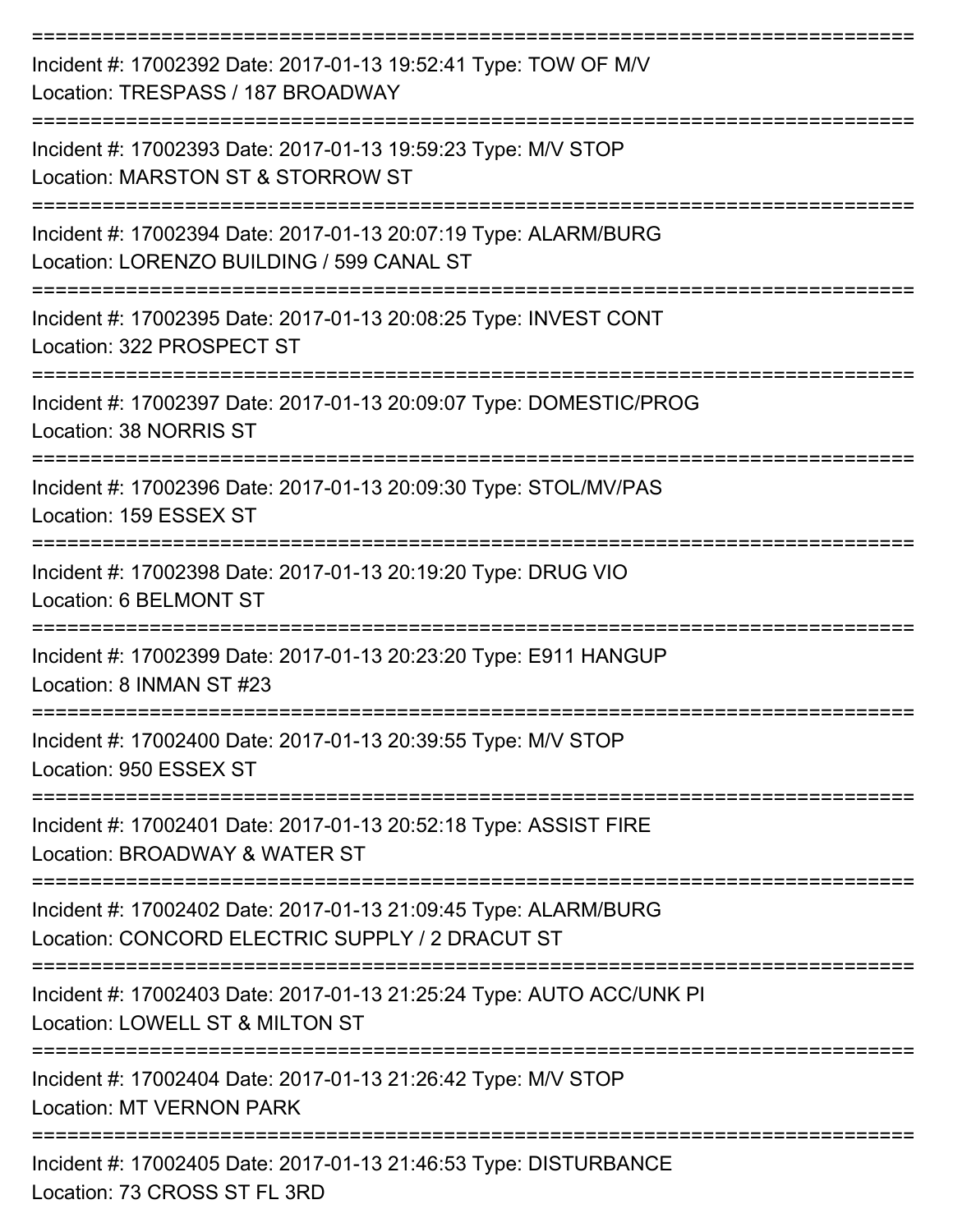| Incident #: 17002406 Date: 2017-01-13 22:04:58 Type: NOISE ORD<br>Location: PIZZA KING / 29 SALEM ST                                                      |
|-----------------------------------------------------------------------------------------------------------------------------------------------------------|
| ===========================<br>Incident #: 17002407 Date: 2017-01-13 22:05:13 Type: NOISE ORD<br>Location: 42 STORROW ST                                  |
| Incident #: 17002408 Date: 2017-01-13 22:05:45 Type: M/V STOP<br>Location: 950 ESSEX ST                                                                   |
| Incident #: 17002409 Date: 2017-01-13 22:08:04 Type: MAL DAMAGE<br>Location: 15 BLANCHARD ST                                                              |
| Incident #: 17002410 Date: 2017-01-13 22:13:06 Type: ALARM/BURG<br><b>Location: 2 DRACUT ST</b>                                                           |
| Incident #: 17002411 Date: 2017-01-13 22:14:51 Type: ALARM/BURG<br>Location: CONCORD ELECTRIC SUPPLY / 2 DRACUT ST<br>:================================== |
| Incident #: 17002412 Date: 2017-01-13 22:18:00 Type: NOISE ORD<br>Location: 4 INMAN ST #15                                                                |
| Incident #: 17002413 Date: 2017-01-13 22:18:36 Type: M/V STOP<br>Location: RIVERSIDE DR & TEXAS AV                                                        |
| Incident #: 17002415 Date: 2017-01-13 22:19:21 Type: AUTO ACC/UNK PI<br>Location: 413 RIVERSIDE DR                                                        |
| Incident #: 17002414 Date: 2017-01-13 22:22:56 Type: M/V STOP<br>Location: S UNION ST & SALEM ST                                                          |
| Incident #: 17002416 Date: 2017-01-13 22:28:32 Type: AUTO ACC/PI<br>Location: 413 RIVERSIDE DR                                                            |
| Incident #: 17002417 Date: 2017-01-13 22:35:43 Type: M/V STOP<br>Location: RIVERSIDE DR & TEXAS AV                                                        |
| Incident #: 17002418 Date: 2017-01-13 22:46:18 Type: NOISE ORD<br>Location: 115 GARDEN ST FL 1ST                                                          |
| Incident #: 17002419 Date: 2017-01-13 22:56:19 Type: M/V STOP<br>Location: MERRIMACK ST & S UNION ST                                                      |